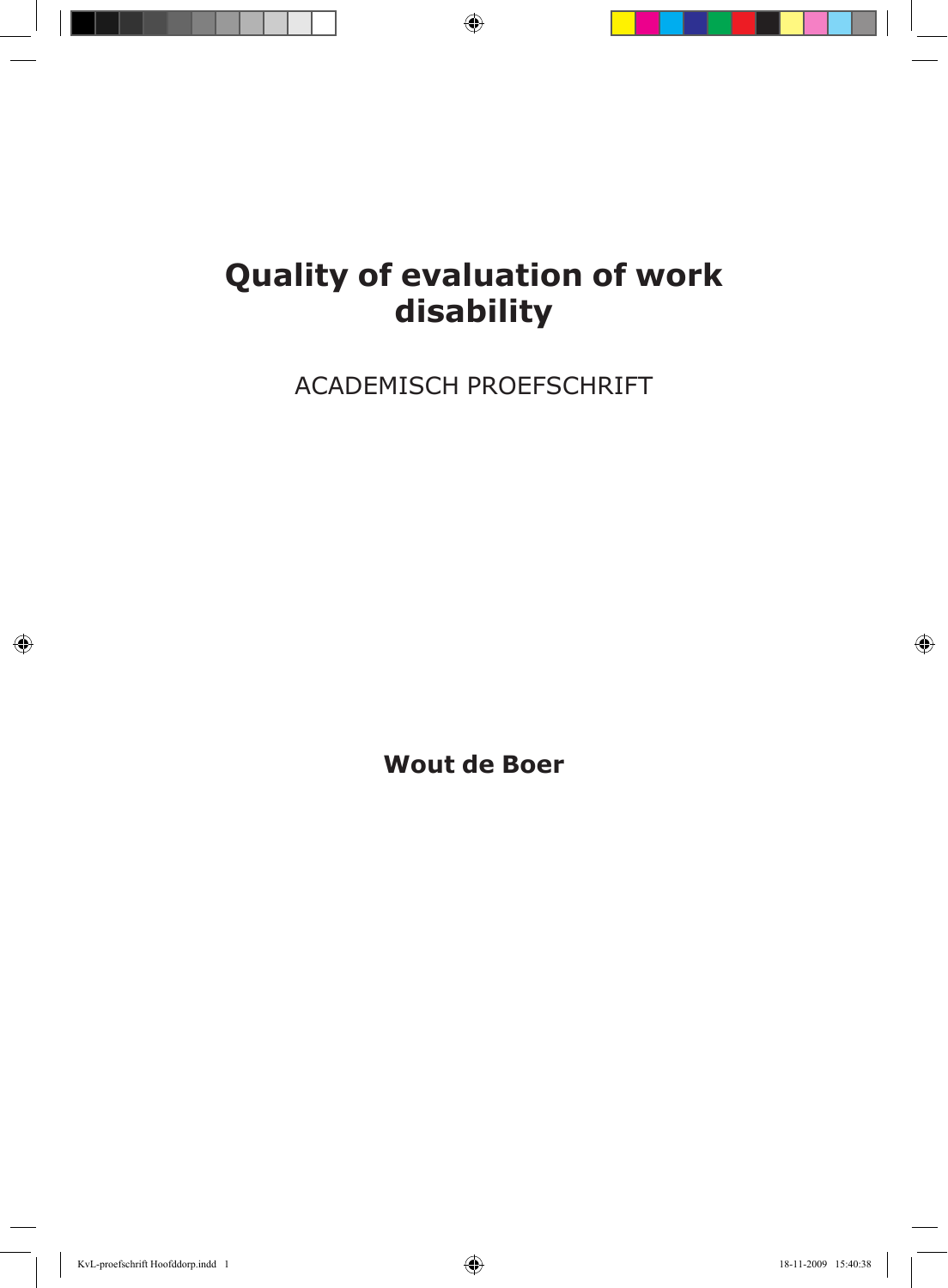The studies in this thesis were carried out at TNO Quality of Life, Hoofddorp, the Netherlands The studies were financially supported by a grant from the SIG foundation and co-financed by TNO Quality of Life

Cover design and lay out: Jaap van der Plas, TNO Printing: Drukkerij De Bink, Leiden

ISBN: 978-90-5986-334-7

© Wout de Boer 2010

All rights reserved. No parts of this book may be reproduced in any form without the author's written permission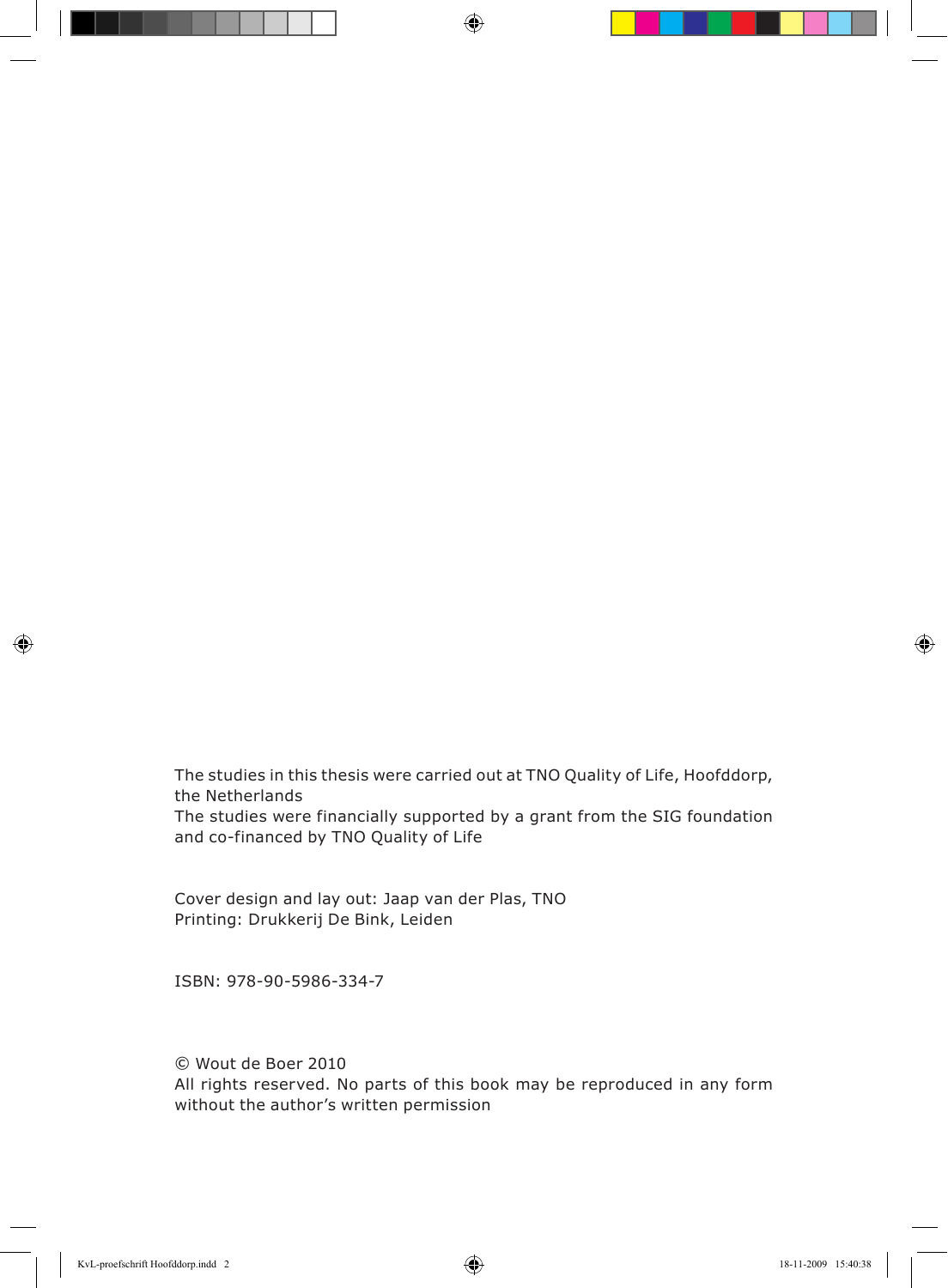## **Quality of evaluation of work disability**

### ACADEMISCH PROEFSCHRIFT

ter verkrijging van de graad van doctor aan de Universiteit van Amsterdam op gezag van de Rector Magnificus prof. dr. D.C. van den Boom ten overstaan van een door het college voor promoties ingestelde commissie, in het openbaar te verdedigen in de Agnietenkapel op donderdag 14 januari 2010, te 10.00 uur door

### **Wouter Ernst Lodewijk de Boer**

geboren te Kloosterhaar